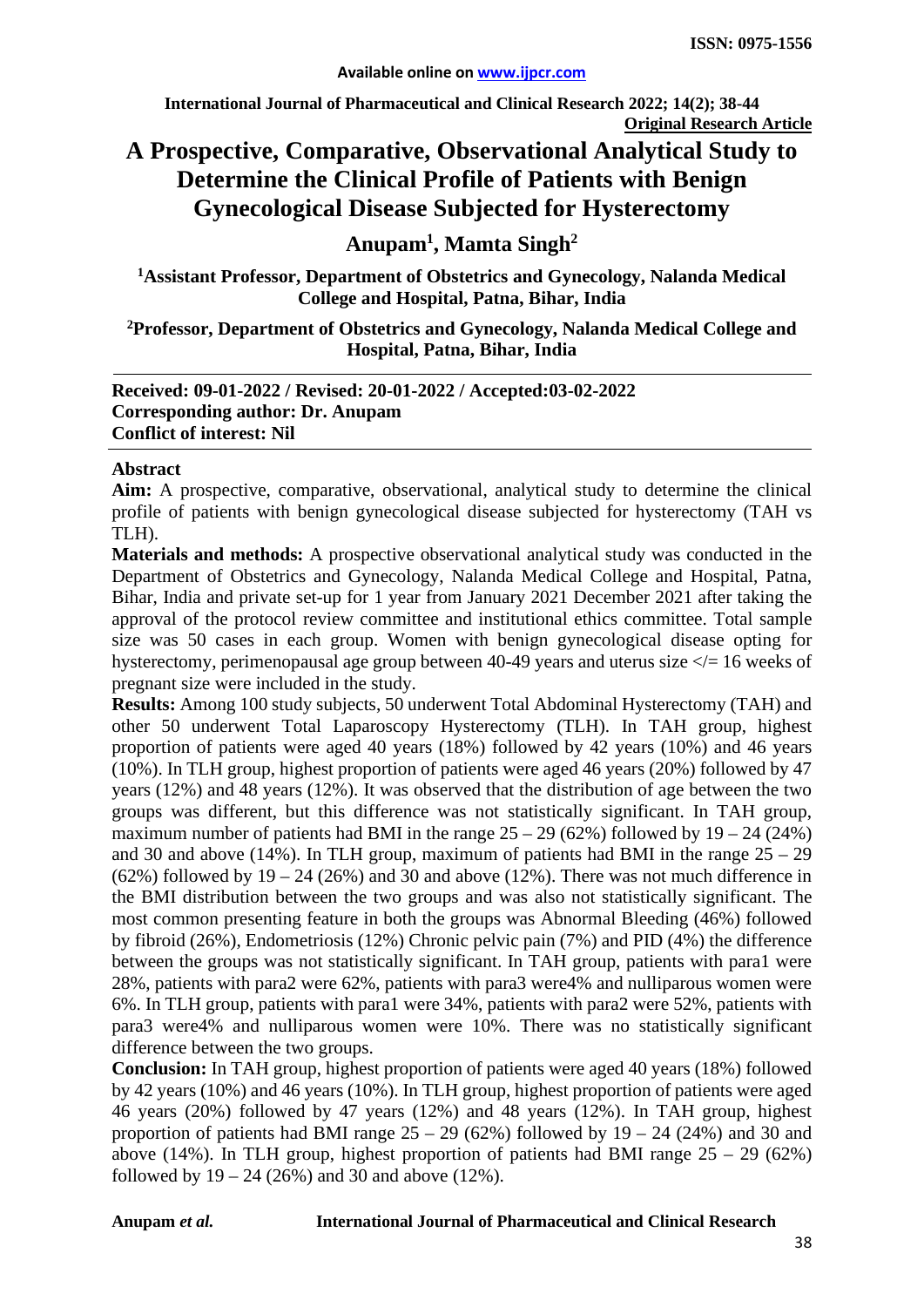**Keywords:** clinical profile, benign gynecological disease, hysterectomy.

This is an Open Access article that uses a funding model which does not charge readers or their institutions for access and distributed under the terms of the Creative Commons Attribution License (http://creativecommons.org/licenses/by/4.0) and the Budapest Open Access Initiative (http://www.budapestopenaccessinitiative.org/read), which permit unrestricted use, distribution, and reproduction in any medium, provided original work is properly credited.

## **Introduction**

Hysterectomy, the definitive treatment for many benign gynecologic pathologies unresponsive to medical treatment is the most common operation performed by the gynecologist, and it is the second most common major surgical procedure done in the United States after caesarean section. The different surgical approaches to hysterectomy have unique benefits and risks. Nationally, more than 50% of hysterectomies are performed through a large abdominal incision[1]. Compared with traditional open gynaecological urgeries, minimally invasive gynaecological surgery provides less postoperative pain, more rapid recovery, and shorter hospital stay [2]. Vaginal hysterectomy (VH) is the method of choice for removal of the uterus.

Laparoscopic hysterectomy was first introduced by Reich in 1989 [3]. Compared to laparotomy regarding equal outcomes and lower perioperative morbidity, improvement in quality of life, shorter hospital stays and faster return to activity were seen after laparoscopic hysterectomy [4,5]. However, the percentage of laparoscopic hysterectomies is still very low, since abdominal hysterectomy remains the most common approach among the obstetricians and gynaecologists [6]. An Unfavourable learning curve [7,8] and extensive training of surgeons and the whole surgical team are often cited as reasons. Beside these factors, laparoscopic hysterectomy cannot be successfully accomplished in a substantial number of patients, in whom conversion to an open surgery is required. As a result, a number of relative contraindications, such as morbid obesity, large fibroids and a history of abdominal surgery, have been proposed to help determine whether a patient is a

suitable candidate for laparoscopic hysterectomy [9,10] More than 70% of hysterectomies are performed for benign surgical indications, including fibroids (33%), uterine prolapse (28%), abnormal bleeding (21%), and endometriosis (3%) [11].

The first total laparoscopic hysterectomy was reported in 1989; this procedure has been associated with shorter hospital stay, faster recovery, and fewer postoperative infections compared to abdominal hysterectomy [12]. Advanced laparoscopic procedures are increasingly being utilized in gynaecological surgery [13] however, the abdominal hysterectomy technique is still performed in over 80% of operations [14].

#### **Materials and methods:**

A prospective observational analytical study was conducted in the Department of Obstetrics and Gynecology, Nalanda Medical College and Hospital, Patna, Bihar, India and private set-up for 1 year from January 2021 December 2021 after taking the approval of the protocol review committee and institutional ethics committee. Total sample size was 50 cases in each group. Women with benign gynecological disease opting for hysterectomy, perimenopausal age group between 40-49 years and uterus size  $\lt$  = 16 weeks of pregnant size were included in the study. Patients with inability to undergo an operation due to high surgical or anesthetic risk, precancerous lesions or malignancy, uterine prolapse, uterus >16 weeks of pregnant size and conversion to laparotomy were excluded from the study.

## **Methodology**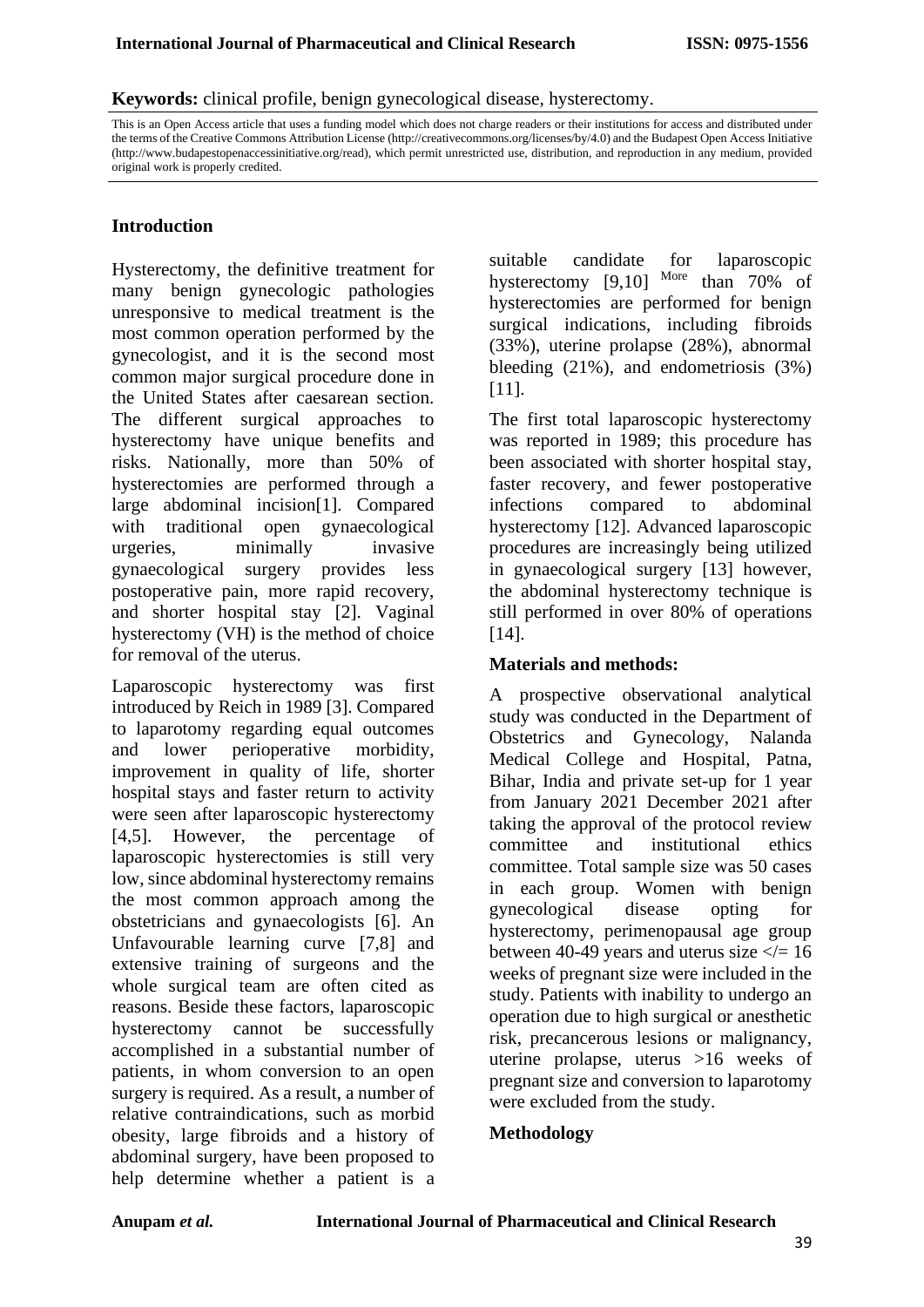All the patients attending gynecology outpatient department with symptoms were assessed with history and clinical examination by the consultant gynecologist and investigated. Those requiring hysterectomy were analyzed by the consultants for the approach depending on the indication for the surgery, nature of the disease and patient characteristics.

## **Results:**

| Age      | rable 1. Age abilibation of biddy babyeets<br><b>Surgery</b> | <b>Total</b> |     |
|----------|--------------------------------------------------------------|--------------|-----|
|          | <b>TAH</b>                                                   | <b>TLH</b>   |     |
| 40 years | 9(18%)                                                       | $2(04\%)$    | 11  |
| 41 years | 3(06%)                                                       | $4(08\%)$    | 07  |
| 42 years | 5 (10%)                                                      | 6(12%)       | 11  |
| 43 years | $4(08\%)$                                                    | $1(02\%)$    | 05  |
| 44 years | 6(12%)                                                       | $5(10\%)$    | 11  |
| 45 years | 3(06%)                                                       | 6(12%)       | 09  |
| 46 years | $5(10\%)$                                                    | 10(20%)      | 15  |
| 47 years | 3(06%)                                                       | 6(12%)       | 09  |
| 48 years | 6(06%)                                                       | 6(12%)       | 12  |
| 49 years | 6(06%)                                                       | $4(08\%)$    | 10  |
| Total    | 50 (100%)                                                    | 50 (100%)    | 100 |

## **Table 1: Age distribution of study subjects**

Chi square value- 10.64 df- 9 p value-0.30

Among 100 study subjects, 50 underwent Total Abdominal Hysterectomy (TAH) and other 50 underwent Total Laparoscopy Hysterectomy (TLH). In TAH group, highest proportion of patients were aged 40 years (18%) followed by 42 years (10%),

46 years (10%). In TLH group, highest proportion of patients were aged 46 years (20%) followed by 47 years (12%), 48 years (12%). It was observed that the distribution of age between two groups was different, but this difference was not statistically significant.

| Table 2: Distribution of study subjects based on BMI |  |  |
|------------------------------------------------------|--|--|
|                                                      |  |  |

| <b>BMI</b>   | <b>Surgery</b> |            | <b>Total</b> |
|--------------|----------------|------------|--------------|
|              | <b>TAH</b>     | <b>TLH</b> |              |
| $19 - 24$    | 12(24%)        | 13 (26%)   | 25           |
| $25 - 29$    | 31(62%)        | 31(62%)    | 62           |
| 30 and above | 7(14%)         | 6(12%)     | 13           |
| Total        | 50 (100%)      | 50 (100%)  | 100          |

Chi square value- 0.117 df-2 p value-0.94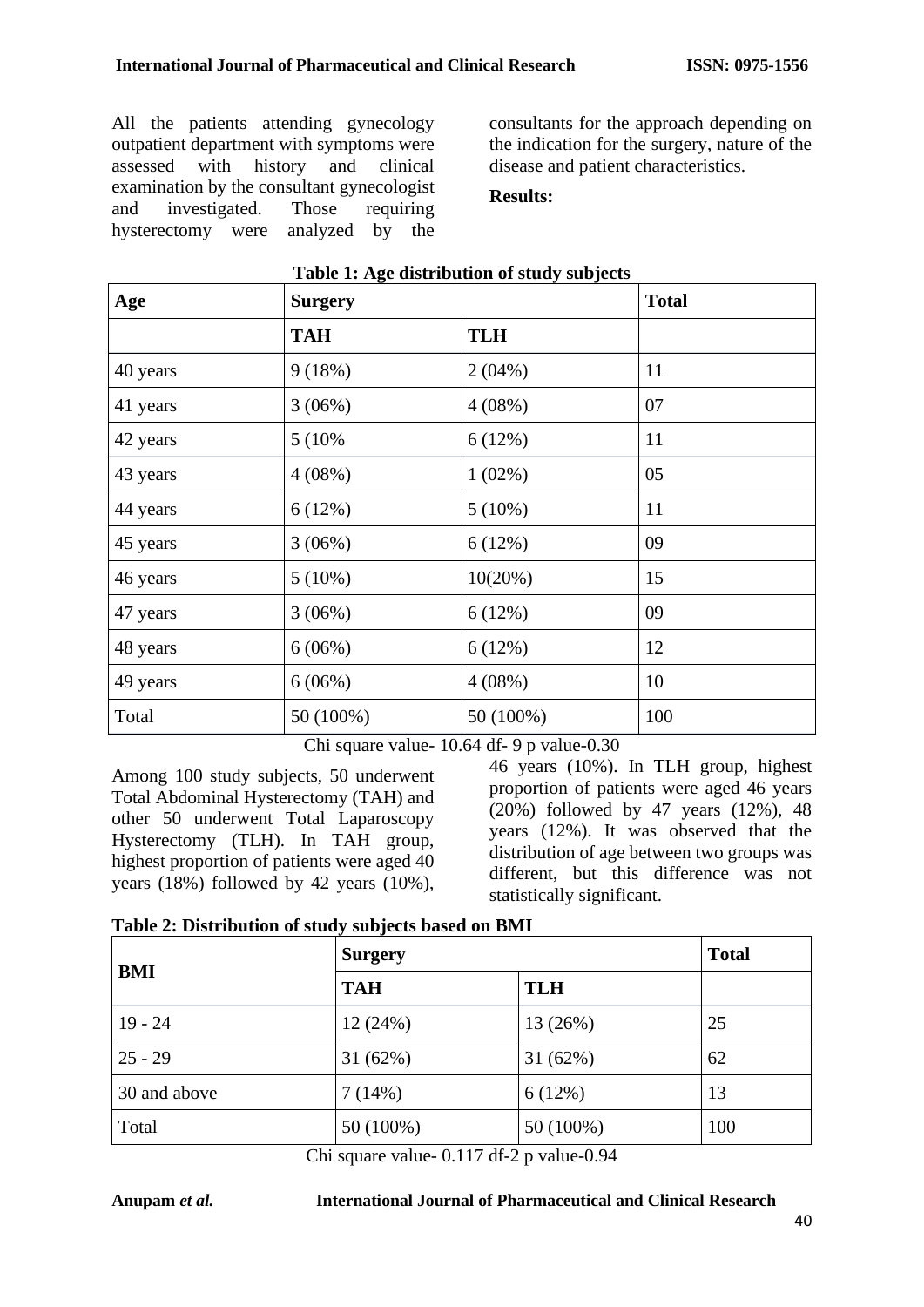In TAH group, highest proportion of patients had BMI range  $25 - 29$  (62%) followed by  $19 - 24 (24%)$  and  $30$  and above (14%). In TLH group, highest proportion of patients had BMI range 25 –

29 (62%) followed by 19 – 24 (26%) and 30 and above (12%). There was not much difference in the BMI distribution between the two groups and was also not statistically significant.

|                          | <b>Surgery</b>         |                        |              |
|--------------------------|------------------------|------------------------|--------------|
| <b>Symptoms</b>          | <b>TAH</b><br>$(N=50)$ | <b>TLH</b><br>$(N=50)$ | <b>Total</b> |
| <b>Abnormal Bleeding</b> | 22 (44%)               | 24 (48%)               | 46 (46%)     |
| Fibroid                  | 12(24%)                | 14 (28%)               | 26 (26%)     |
| Endometriosis            | $5(10\%)$              | 7(14%)                 | 12 (12%)     |
| Chronic pelvic pain      | 3(6%)                  | 4(8%)                  | 7(7%)        |
| <b>PID</b>               | 4(8%)                  | $\Omega$               | 4(4%)        |

#### **Table 3: Distribution of study subjects based on symptoms**

The most common presenting feature in both the groups was Abnormal Bleeding (46%) followed by fibroid (26%), Endometriosis (12%) Chronic pelvic pain (7%) and PID (4%) the difference between the groups was not statistically significant.

| Table 4. Distribution of study subjects based on comorbitative |                          |           |              |  |
|----------------------------------------------------------------|--------------------------|-----------|--------------|--|
|                                                                | <b>Surgery</b>           |           |              |  |
| Co morbidities                                                 | <b>TLH</b><br><b>TAH</b> |           | <b>Total</b> |  |
| <b>Diabetes</b>                                                | 8(16%)                   | 10(20%)   | 18           |  |
| Hypertension                                                   | 10(20%)                  | 15 (30%)  | 25           |  |
| Hypothyroidism                                                 | 10(20%)                  | 6(12%)    | 16           |  |
| Others                                                         | $\theta$                 | $1(02\%)$ | 01           |  |

## **Table 4: Distribution of study subjects based on comorbidities**

Chi square value- 2.96 df-3 p value-0.39

Maximum numbers of diabetics were in group TLH (20%) compared to TAH group (16%). Maximum numbers of hypertensives were in group TLH (30%) compared to TAH group (20%). Maximum

numbers of hypothyroidism were in group TAH (20%) compared to TLH group (12%). This difference in distribution of co morbidities between two groups was not statistically significant.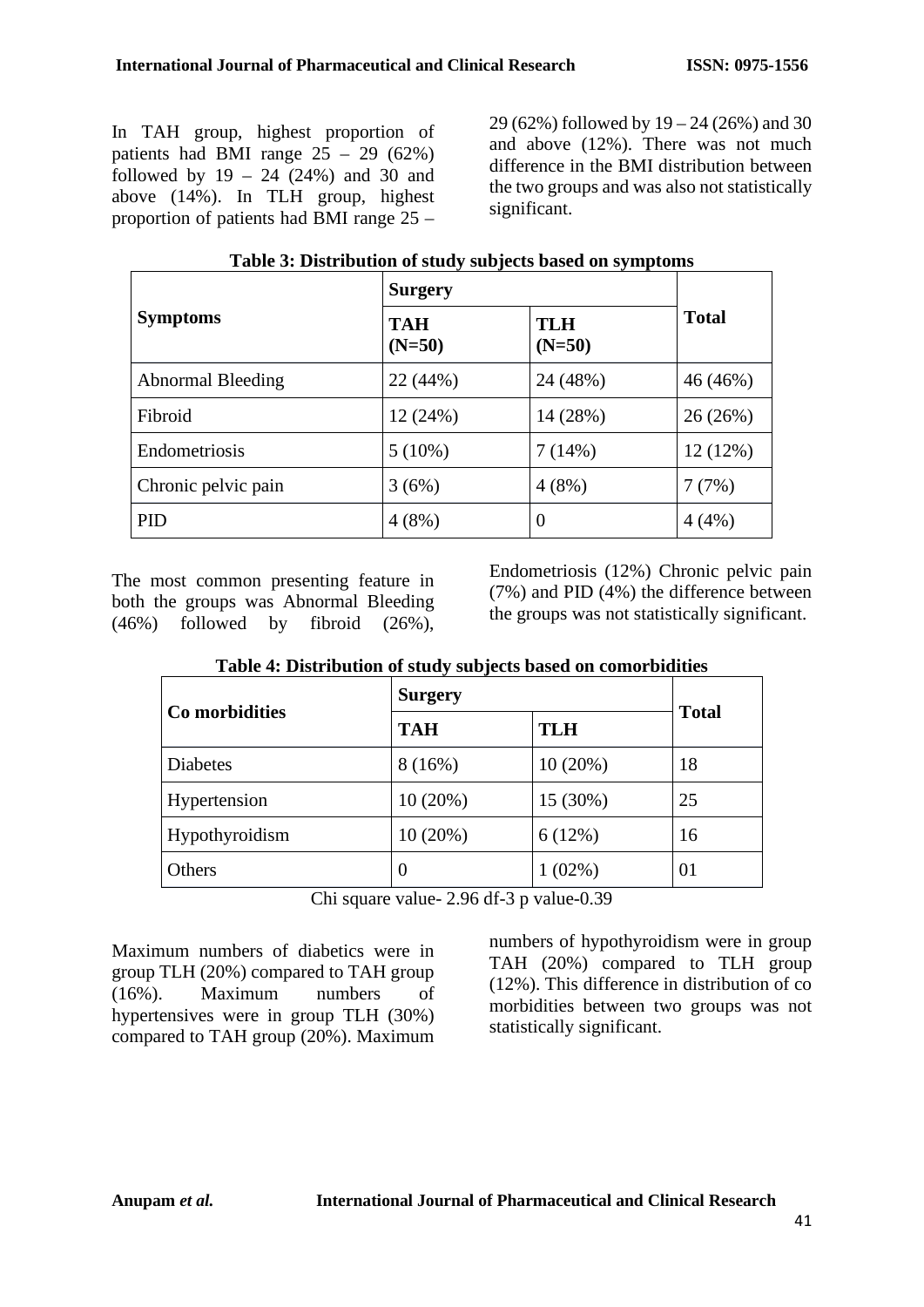|                      | <b>Surgery</b> |            | <b>Total</b> |  |
|----------------------|----------------|------------|--------------|--|
| Past surgery         | <b>TAH</b>     | <b>TLH</b> |              |  |
| <b>LSCS</b>          | 13 (26%)       | 14 (28%)   | 27           |  |
| Lap. cholecystectomy | $1(02\%)$      | $1(02\%)$  | 02           |  |
| Lap. cystectomy      | $1(02\%)$      | $1(02\%)$  | 02           |  |
| Appendicectomy       | $1(02\%)$      | $1(02\%)$  | 02           |  |
| Tubal ligation       | 16 (32%)       | 10(20%)    | 26           |  |

**Table 5 : Distribution of study subjects based on past surgery**

In TAH group, 32 patients had previous history of surgery whereas in TLH group, 27 patients had history of surgery. There was not much difference in h/o LSCS between two groups. History of tubal ligation was more in group TAH (32%) compared to TLH (20%). No statistically significant difference was found in relation to h/o past surgery between two groups.

| <b>Parity</b> | $\frac{1}{2}$ and $\frac{1}{2}$ and $\frac{1}{2}$ and $\frac{1}{2}$ are $\frac{1}{2}$ and $\frac{1}{2}$ are $\frac{1}{2}$ and $\frac{1}{2}$ are $\frac{1}{2}$ and $\frac{1}{2}$ are $\frac{1}{2}$ and $\frac{1}{2}$ are $\frac{1}{2}$ and $\frac{1}{2}$ are $\frac{1}{2}$ and $\frac{1}{2}$ a<br><b>Surgery</b> |            |              |
|---------------|-----------------------------------------------------------------------------------------------------------------------------------------------------------------------------------------------------------------------------------------------------------------------------------------------------------------|------------|--------------|
|               | <b>TAH</b>                                                                                                                                                                                                                                                                                                      | <b>TLH</b> | <b>Total</b> |
| One           | 14 (28%)                                                                                                                                                                                                                                                                                                        | 17 (34%)   | 31           |
| Two           | 31(62%)                                                                                                                                                                                                                                                                                                         | 26 (52%)   | 57           |
| Three         | $2(04\%)$                                                                                                                                                                                                                                                                                                       | $2(04\%)$  | 04           |
| Nulli Para    | 3(06%)                                                                                                                                                                                                                                                                                                          | $5(10\%)$  | 08           |
| Total         | 50 (100%)                                                                                                                                                                                                                                                                                                       | 50 (100%)  | 100          |

| Table 6: Distribution of study subjects based on parity |  |  |
|---------------------------------------------------------|--|--|
|                                                         |  |  |

Chi square value- 1.22 df-3 p value-0.74

In TAH group, patients with para1 were 28%, patients with para2 were 62%, patients with para 3 were 4% and nulliparous women were 6%. In TLH group, patients with para1 were 34%, patients with para2 were 52%, patients with para3 were4% and nulliparous women were 10%. There was no statistically significant difference between two groups.

# **Discussion:**

The laparoscopic approach is an acceptable treatment modality in the current gynecologic practice. Jahan et al. performed a prospective comparative study

on the efficiency and outcome of LAVH, TAH, and vaginal hysterectomy on 750 patients. Their results showed that LAVH and vaginal hysterectomy were more beneficial to patients because of less estimated blood loss, less analgesia use, less intraoperative and postoperative complication rates, less postoperative pain, more rapid recovery, and shorter hospital stays  $[15]$ . In the current study, we observed significantly longer operative time in TLH compared with TAH group. The requirement of operative time was more in TLH group compared to TAH group and this difference was found to be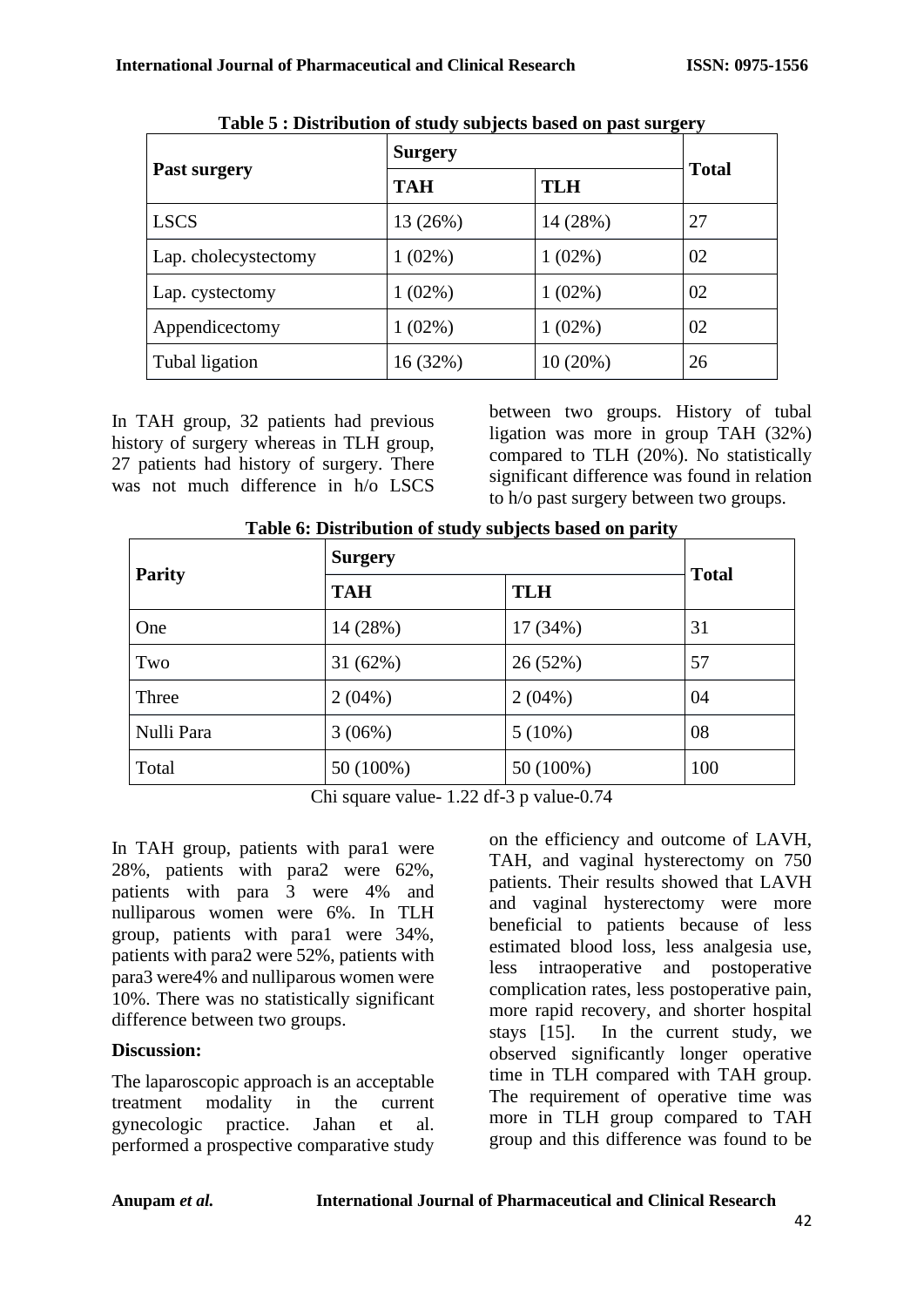statistically significant. The range in TAH group was 30 – 120 mins whereas in TLH group was 60-180 mins.

A similar result was earlier reported. However, Malur et al., in a randomized population, demonstrated comparable operative time between LAVH and TAH [16,17]. All previous studies showed significantly shorter hospitalization with laparoscopy compared with laparotomy. Similar results were demonstrated in other European studies. However, the duration of hospitalization in North American studies is usually shorter compared with Euro-pean, may be because of the different health insurance status [18,19]. According to previous study it has been reported that intraoperative and perioperative blood loss is lesser in the LAVH group compared to the abdominal surgery [20]. In agreement with this study, we found that intraoperative blood loss in the TLH group same as in the TAH group. The relatively lower rate of complications encountered in the present study was due to the small number of patients. Some studies have demonstrated that a low complication rate can be achieved by extensive training in laparoscopy and optimizing of the technique [21,22]. Johnson et al. published a meta-analysis of prospective randomized trials and stated that the rate of urinary complications was higher with laparoscopy. The complication rate for TLH has gradually been decreased with increased surgical experience at our institute, thus, less experienced gynecologic surgeons may experience higher complications when attempting TLH. Regarding a previous study, there is no clear evidence on the superiority of the hysterectomy methods of one over another.

The major limitation of our study was relatively small number of patients. Further research is required with full reporting of all relevant outcomes, in particular important long-term outcomes, in large randomized controlled trials to minimize the possibility

of a reporting bias. In conclusion, though operating time in TLH is longer, it is more beneficial than the traditional TAH for decreasing the length of postoperative hospital stays and intraoperative blood loss with no difference in operative complications.

Because hysterectomy is a frequent surgical procedure in gynecology, gynaecologists continuously do research on improved alternative techniques, and advanced laparoscopic techniques have been increasingly used in gynecologic surgery over the past 20 years.

# **Conclusion:**

In TAH group, highest proportion of patients were aged 40 years (18%) followed by 42 years (10%), 46 years (10%). In TLH group, highest proportion of patients were aged 46 years (20%) followed by 47 years (12%), 48 years (12%). In TAH group, highest proportion of patients had BMI range  $25 - 29$  (62%) followed by  $19 - 24$ (24%) and 30 and above (14%). In TLH group, highest proportion of patients had BMI range 25 – 29 (62%) followed by 19 – 24 (26%) and 30 and above (12%).

## **References:**

- 1. Brummer THI, Jalkanen J, Fraser J. National Prospective 1- Year Survey of 5279 Hysterectomies. Hum Reprod. 2009; 10:2515-2522.
- 2. Reich H, De Caprio J, Mc Glynn F. Laparoscopic Hysterectomy. J Gynecol Surgery 1989; 5:213-216.
- 3. Falcone T, Paraiso MF, Mascha E. Prospective randomized clinical trial of laparoscopically assisted vaginal hysterectomy versus total abdominal hysterectomy. Am J Obstet Gynecol 1999;180(4):955-62.
- 4. Candiani M, Izzo S. Laparoscopic versus vaginal hysterectomy for benign pathology. Curr Opin Obstet Gynecol 2010;22(4):304-8.
- 5. Reips, Funke F. Interval level measurement with visual analogue